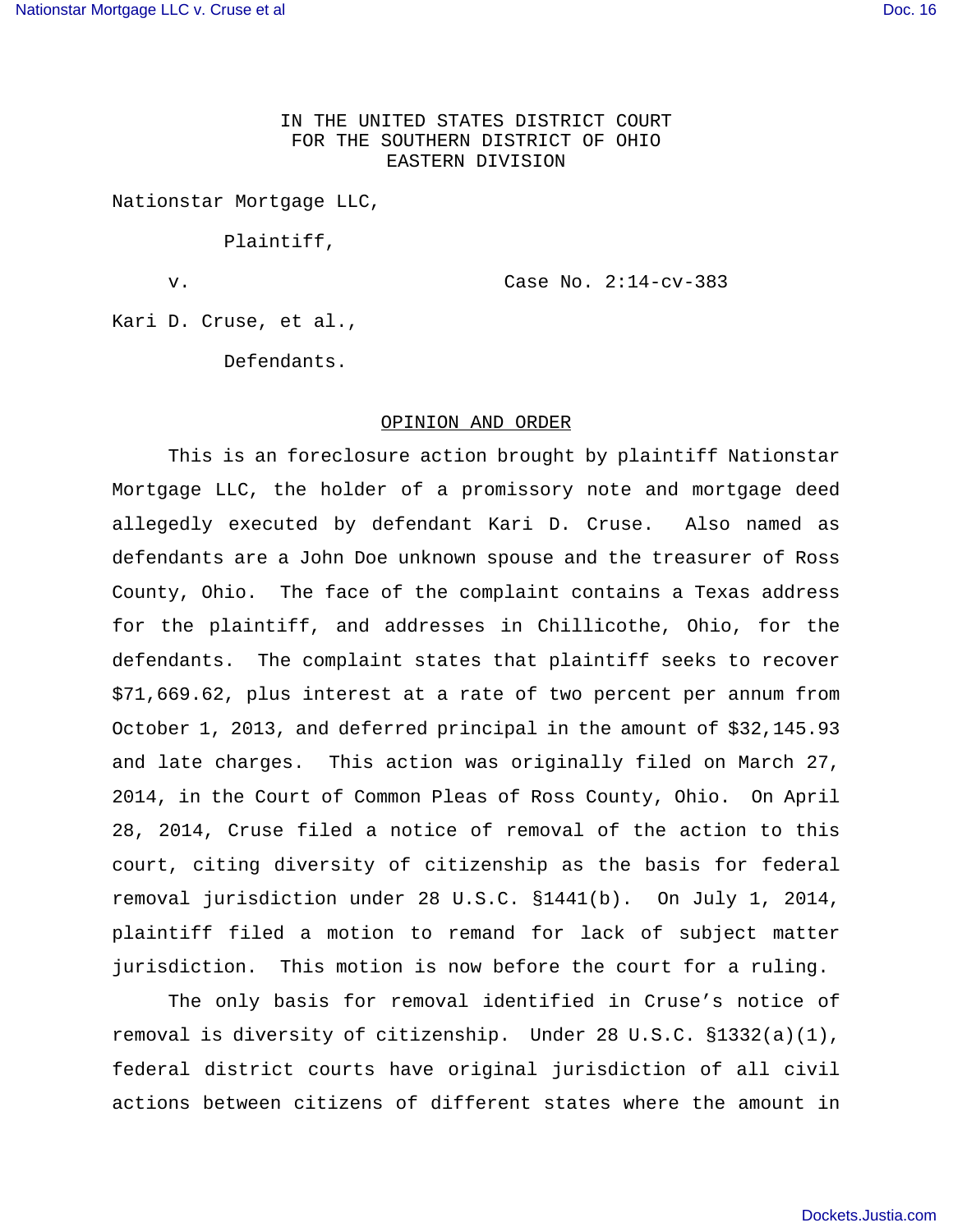controversy exceeds \$75,000. The face of the complaint suggests that there is complete diversity of citizenship in this case, because the plaintiff's address is in Texas, whereas all defendants have Ohio addresses. The complaint also states that the amount in controversy is greater than \$75,000 (a notice attached to the amended complaint filed on May 22, 2014, indicates that the amount owed as of March 10, 2014, was \$105,295.20). See Doc. 4, p. 5. Plaintiff does not contest that the requirements for diversity jurisdiction have been satisfied in this case. Rather, plaintiff argues that removal was improper based on 28 U.S.C. §1441(b)(2), which provides that an action otherwise removable based on diversity of citizenship "may not be removed if any of the parties in interest properly joined and served as defendants is a citizen of the State in which such action is brought." Plaintiff argues that §1441(b)(2) precluded Cruse from filing a notice of removal because Cruse, named as a defendant, is a citizen of Ohio, where this action was brought.

In response, Cruse correctly notes that the Sixth Circuit has held that technical defects in the removal procedure must be raised by a party within thirty days of removal or they are waived. See Loftis v. United Parcel Service, Inc., 342 F.3d 509, 516-17 (6th Cir. 2003)(citing 28 U.S.C.  $\S1447(c)$  ("[a] motion to remand the case on the basis of any defect other than lack of subject matter jurisdiction must be made within 30 days after the filing of the notice of removal")); see also Page v. City of Southfield, 45 F.3d 128, 133 (6th Cir. 1995)(under §1447(c), a motion to remand the case on the basis of a procedural defect must be made within thirty days after the filing of a notice of removal). A defect in removal

2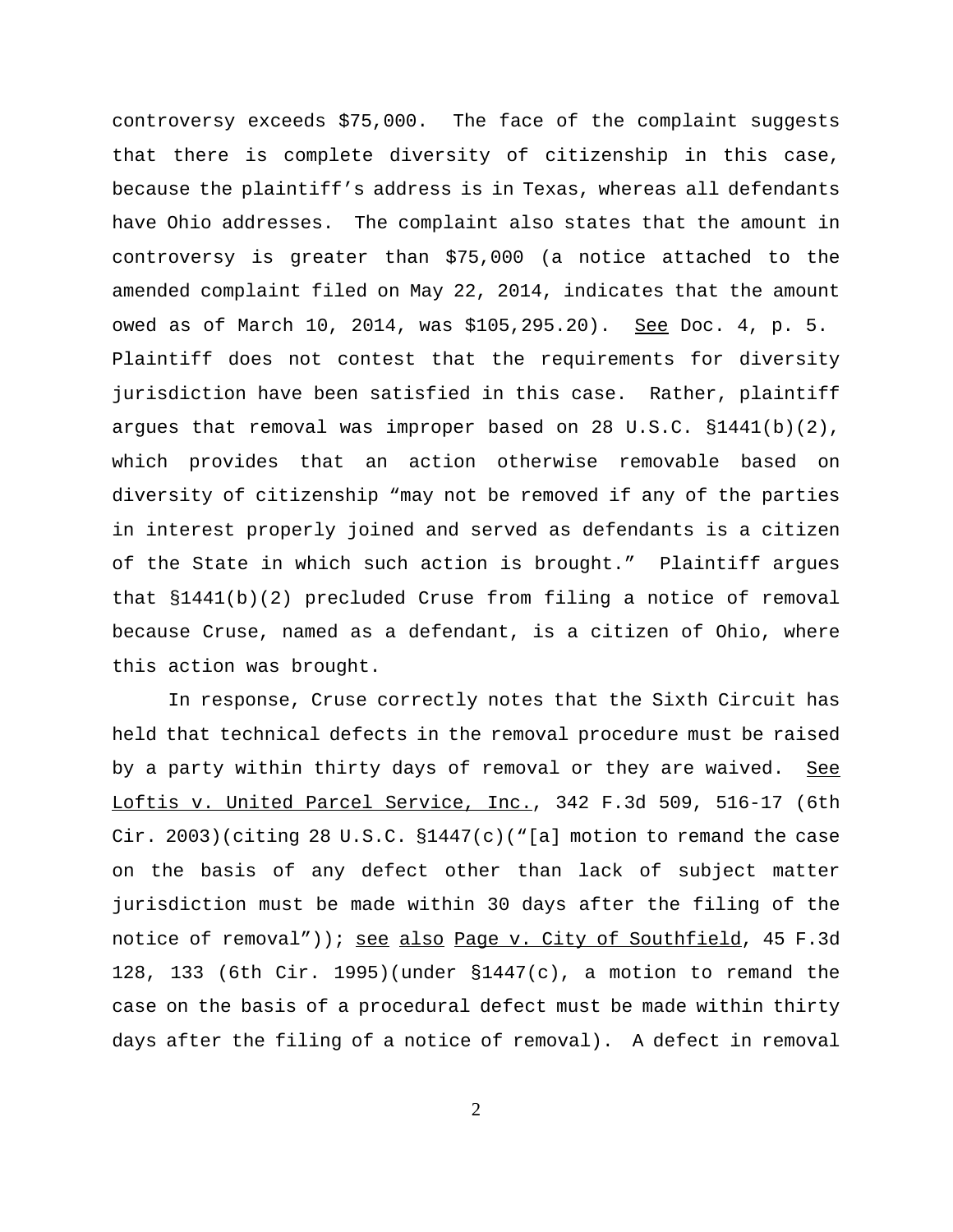under  $$1441(b)(2)$  "is non-jurisdictional and must be raised by the plaintiff in a motion to remand" or the objection is waived. Southwell v. Summit View of Farragut, LLC, 494 F.App'x 508, 511 n. 2 (6th Cir. 2012)(citing RFF Family Partnership, LP v. Wasserman, 316 F.App'x 410, 411-12 (6th Cir. 2009)(the forum defendant provision is a procedural removal requirement that is waived if it is not raised by a timely motion to remand) and Plastic Moldings Corp. v. Park Sherman Co., 606 F.2d 117, 119 n. 1 (6th Cir. 1979)). In this case, plaintiff's motion to remand was filed beyond the thirty-day time limit specified in §1447(c), and therefore plaintiff has waived any objection to a defect in removal under the forum defendant provision, §1441(b)(2).

Plaintiff also contends that this action should be remanded based on a lack of subject matter jurisdiction, noting that §1447(c) specifically exempts a motion to remand due to lack of subject matter jurisdiction from the thirty-day requirement. Plaintiff asserts that, to the extent that Cruse sought to remove this action based upon her intent to assert a defense grounded in federal law, removal on this basis was improper. It is correct that federal question jurisdiction under 28 U.S.C. §1331 is a proper ground for removal "only when a federal question is presented on the face of the plaintiff's properly pleaded complaint." Caterpillar Inc. v. Williams, 482 U.S. 386, 392 (1987); see also Chase Manhattan Mortgage Corp. v. Smith, 507 F.3d 910, 914-5 (6th Cir. 2007)(foreclosure action relying exclusively upon state law did not create a federal law cause of action allowing removal; federal counterclaims and defenses are also inadequate to confer federal jurisdiction). However, Cruse's

3